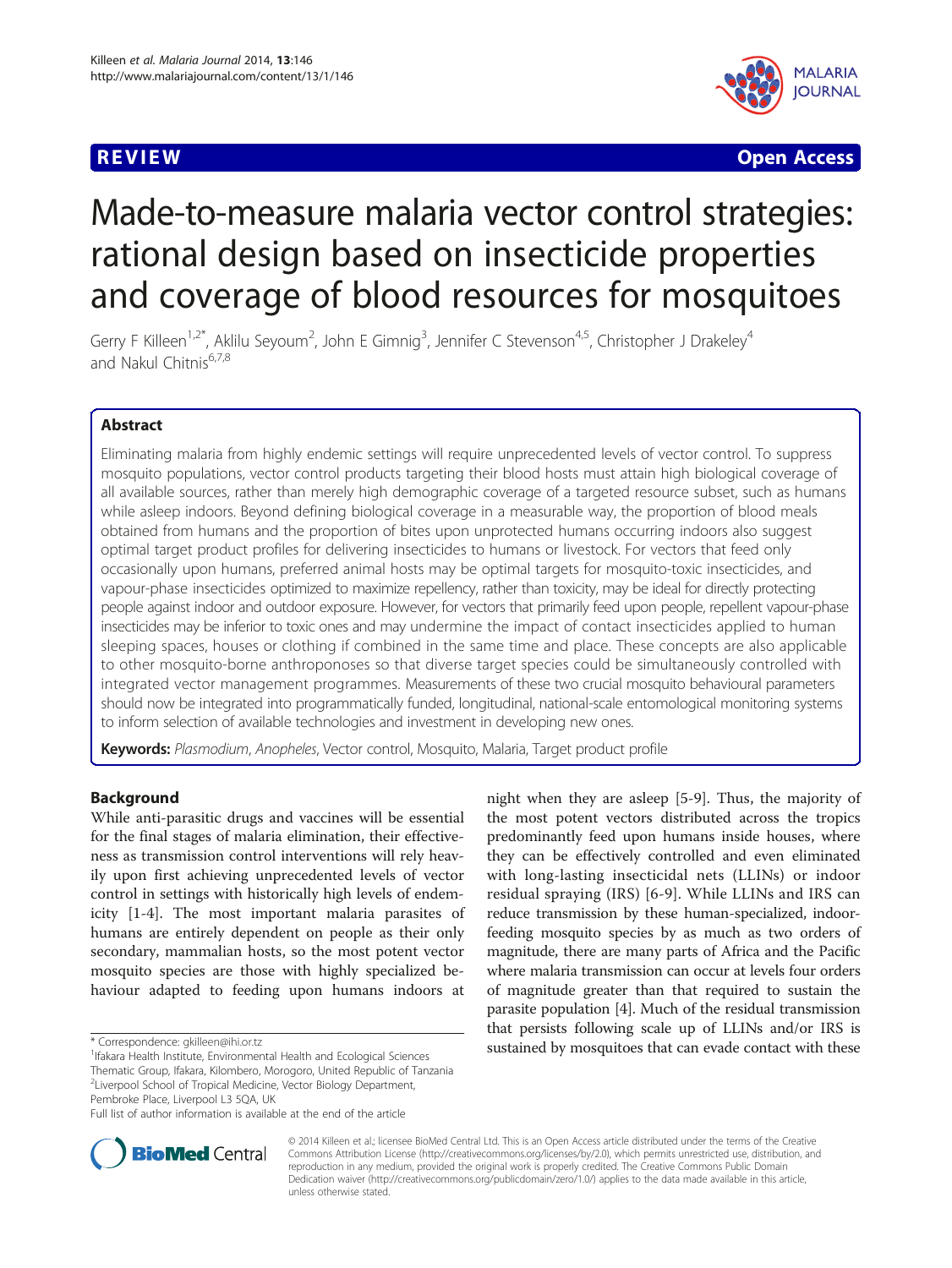insecticidal interventions by feeding upon humans and animals outdoors [\[4,6-9](#page-7-0)]. It will therefore not be possible to eliminate malaria transmission from most of the tropics without developing additional scalable vector control strategies which complement LLINs and IRS by extending intervention coverage of the blood resources that mosquitoes depend upon beyond humans and their houses [[4,6-10\]](#page-7-0).

To achieve this laudable goal in practice, product developers, manufacturers and end-users need a manageably short list of ecologically-defined target product profiles to work towards that are based on field-measured behavioural and physiological traits of wild vector populations [[11\]](#page-7-0). From the resulting arsenal of complementary vector control products, malaria control programmes will need to select the most effective subset of these options, based on national or regional surveys of these same key behavioural and physiological traits [\[8,12](#page-7-0)]. While quite a long list of underlying parameters of mosquito, parasite and human populations determine the overall level of malaria transmission that occurs in a locality, many of these are difficult or impossible to measure routinely across nationally representative scales and relatively few of them are direct targets of vector control measures [[11\]](#page-7-0). Here, a simple conceptual framework based on mathematical models is described that allows new and existing tools for controlling adult malaria vectors to be prioritized and optimized for specific contexts, by predicting their relative merits based on only two field-measurable behavioural parameters of local mosquito populations and two fieldmeasurable indicators of how those mosquitoes interact with specific vector control products.

# Biological coverage of all blood resources available to mosquitoes

Suppression of mosquito populations with vector control products depends on high biological coverage [[13](#page-7-0)], broadly defined as the proportion of all available sources of blood that is effectively modified to kill, deter, contaminate, or incapacitate mosquitoes at times and places when they attempt to use it. The crucial difference between conventional demographic coverage of humans with a protective measure, and biological coverage of blood resources that mosquitoes depend upon, is that the latter is inclusive of all forms of that resource, while the former is merely the *subset* of that resource that humans represent at the times and places when they can use the intervention. While this definition can be expanded and applied to any resource mosquitoes may exploit (Killeen GF, Seyoum A, Gimnig JE, Corliss G, Kiware SS, Stevenson JC, Drakeley CJ, Chitnis N, personal communication), host attack and blood acquisition are the best understood of all resource utilization behaviours and can be conveniently, passively surveyed by attracting vectors

to hosts sampled from within quantifiable populations of humans or animals [\[10\]](#page-7-0). These behaviours are also the most obvious and common target for vector control interventions, because they are obligate behaviours for all Anopheles and determine the rate of pathogen transmission [\[10](#page-7-0)]. Biological coverage of all available blood resources with a protective measure  $(C_{A,p})$  can therefore be estimated as the product of demographic coverage, defined and surveyed as the proportion of humans protected on a given night  $(C_h)$ , and two fieldmeasurable mosquito behavioural parameters: the human blood index  $(Q_h)$  and the proportion of human exposure that occurs indoors  $(\pi_{h,i})$  [\[13](#page-7-0)]:

$$
C_{A,p} = \pi_{h,i} Q_h C_h \tag{1}
$$

Beyond defining coverage of vector control interventions in a measurable and biologically meaningful way, field measurements of these two behavioural parameters can also guide the specification of ideal target product profiles for delivering insecticides to humans or livestock [\[9,13](#page-7-0)-[16](#page-7-0)].

# Blood source as a determinant of intervention selection and impact

Human blood indices are difficult to measure where vector populations are sparse or primarily rest outdoors, and are inevitably prone to bias arising from heterogeneities of sampling efficiency by resting site category [[17,18\]](#page-7-0). Nevertheless, such estimates are remarkably useful as predictors of large-scale variations of pre-existing malaria transmission intensity [[19\]](#page-7-0) and are equally important for selecting optimal vector control methods (Figure [1](#page-2-0)). The vast majority of human malaria infections are caused by Plasmodium falciparum and Plasmodium vivax, which are both strict anthroponoses, so the most efficient vectors in the world are those which predominantly feed upon humans [\[19\]](#page-7-0). Fortunately, this dependence upon human blood also renders them vulnerable to population control [[7,8](#page-7-0)] and even elimination [\[9](#page-7-0)] with high coverage of people with insecticidal personal protection measures such as LLINs and IRS. The more a vector depends upon human blood, the greater will be the impact of human personal protection measures upon their population density, longevity and transmission potential, and the greater will be the advantage of pesticides which kill rather than repel mosquitoes (Figure [1A](#page-2-0)) [\[13,16,20\]](#page-7-0). For highly efficient, anthropophagic and endophagic vectors that are most readily controlled with indoor use of contact toxins, it is predicted that outdoor repellent use confers no advantage (Figure [1B](#page-2-0)) and indoor repellent use dramatically undermines the otherwise massive impact of LLIN use (Figure [1](#page-2-0)C) [\[15,20](#page-7-0)].

However, approximately 40% of all P. falciparum infections [\[21](#page-7-0)] and 95% of P. vivax infections [\[22\]](#page-7-0) occur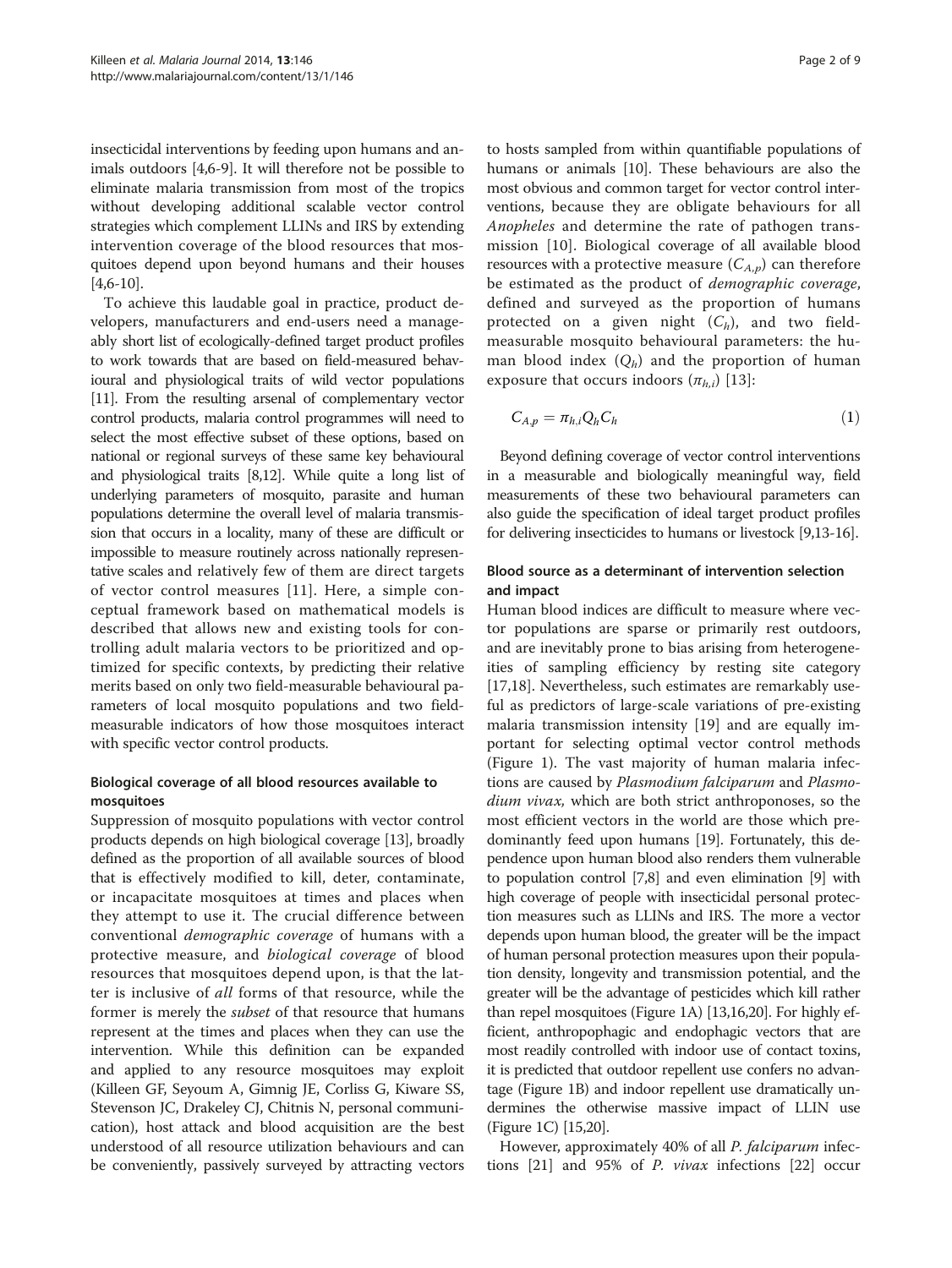achieved [\[14](#page-7-0)-[16\]](#page-7-0).

<span id="page-2-0"></span>

outside of sub-Saharan Africa, where diverse primary vectors [[23](#page-7-0)] predominantly feed on animals rather than humans [[19](#page-7-0)]. Where human blood is unimportant to vector survival and reproduction, personal protection of people will have negligible impact upon the mean density, longevity or stability of those mosquito populations but may achieve community-level protection of non-users by simply blocking vector contact with infectious users and vice versa [[13,16\]](#page-7-0). It is therefore irrelevant whether that is achieved through toxicity or repellency (Figure 1B) so personal protection against highly zoophagic vectors should be maximized by whichever mode of action is most practical [[16](#page-7-0)]. Zoophagic vectors usually prefer to feed outdoors where vapour-phase insecticides should have significant advantages because enclosing structures to provide physical protection and application surfaces for solidphase residual toxins are typically absent, impractical or even undesirable [\[15\]](#page-7-0). By definition, any repellent action of an insecticide is manifested at lower, sub-lethal doses of insecticides than those required to kill mosquitoes [\[24,25](#page-7-0)] so the former non-lethal mode of action should be optimized to maximize the personal protection afforded by a vapour-phase active ingredient against vectors that primarily feed upon animals.

Toxic insecticides may therefore have substantive advantages over repellents for targeting humans where people represent an important blood source to mosquitoes but not where they primarily rely upon animal blood. This potential advantage of contact toxins over repellents, and its dependence upon the host preferences of the vector, is illustrated in terms of human feeds per mosquito lifetime in Figure [2](#page-3-0). For a mosquito such as Anopheles culicifacies, which rarely feeds on human blood but does so often enough to act as a primary vector [\[16,26\]](#page-7-0), a repellent should achieve community-level suppression of malaria transmission that is equivalent to that of a toxic product conferring the same level of personal protection. This is because feeding upon humans is a relatively rare event, so most transmission is mediated by mosquitoes taking the bare minimum of two human blood meals required to complete the transmission cycle. Mosquitoes that survive after being repelled from a human or human household have a very low chance of ever feeding on another human. High coverage of efficacious repellents can therefore break the transmission cycle by making the possibility of a mosquito feeding on humans twice even more remote, so the epidemiological impact of this mode of action is equivalent to killing mosquitoes outright with toxicants (Figure [2A](#page-3-0)). However, for a mosquito with a strong or even moderate preference for human blood, such as Anopheles gambiae and Anopheles arabiensis, respectively, diversion away from a protected human user and extension of host-seeking activity undoubtedly increases associated mortality risks, but many will survive and feed on other humans nearby so the toxic product always has a considerable advantage (Figure [2B](#page-3-0) and Figure [2](#page-3-0)C) that is very much needed when faced with the massive transmission levels they mediate [\[2,4,16](#page-7-0)].

Beyond directly protecting their occasional human victims, mosquito-toxic insecticides may also be applied to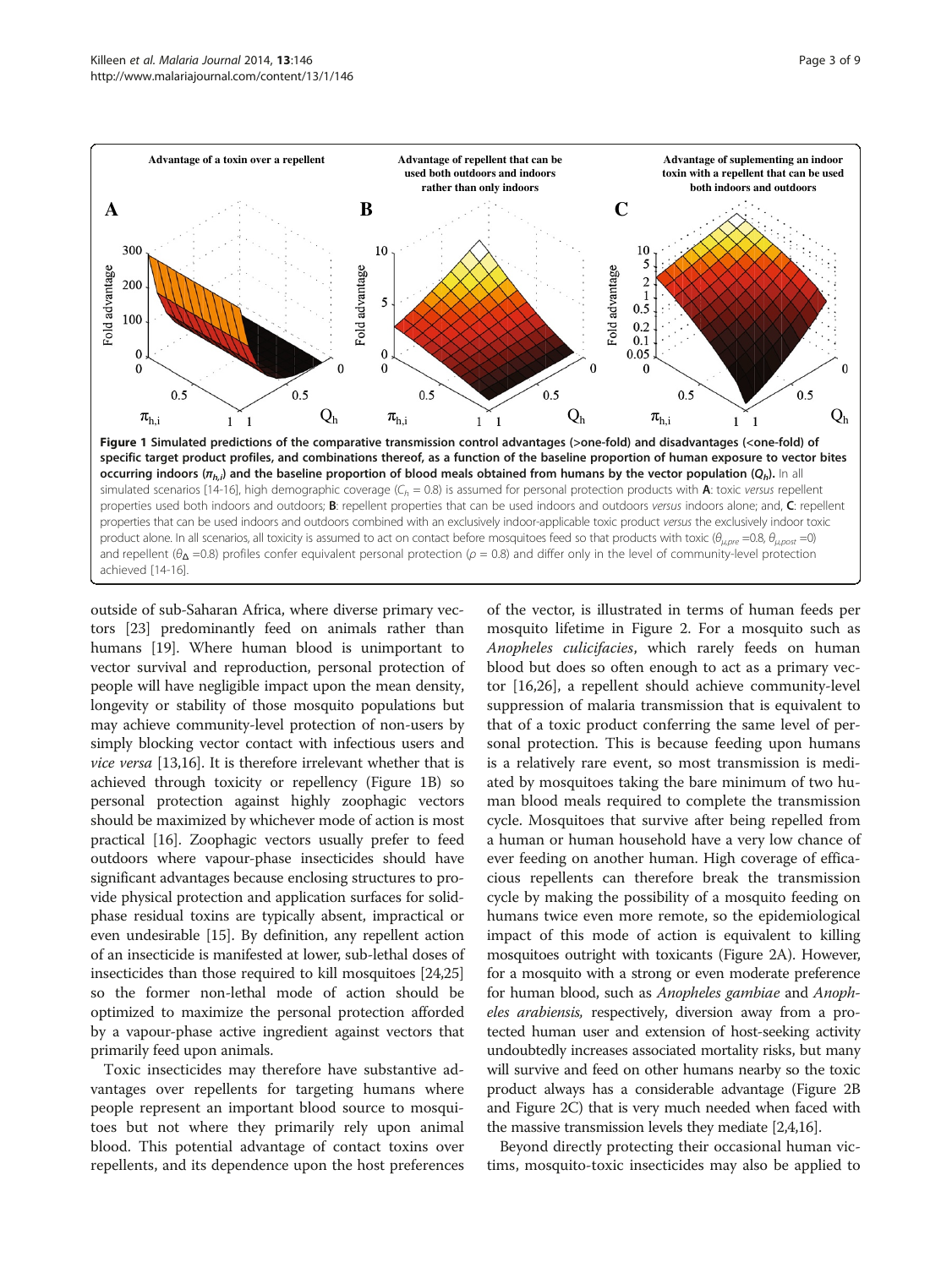<span id="page-3-0"></span>

livestock, to enable population control of zoophagic vectors and achieve greater proportional reductions of transmission where these are the preferred hosts for dominant local vectors [\[29](#page-7-0)[-31](#page-8-0)], and transmission is fundamentally easier to manage because zoophagic mosquitoes are less efficient vectors of anthroponotic Plasmodium [\[16-19](#page-7-0)]. However, many important vector species in residual transmission systems, such as An. arabiensis in Africa, Anopheles darlingi in Latin America and Anopheles farauti in the Pacific, can readily feed upon either humans or animals [\[6-8](#page-7-0)], so that they represent quite efficient vectors requiring a combination of complementary measures to achieve effective intervention coverage of all preferred host types (Figure [3](#page-4-0)). Furthermore, they express both zoophagy and anthropophagy with remarkable phenotypic plasticity, resulting in spectacular variation in human blood indices across very fine scales [[17,18,27](#page-7-0)[,32\]](#page-8-0), so these vectors alone may exhibit behavioural properties encompassing large tracts of the parameter space and associated intervention needs represented by Figure [3](#page-4-0).

Current strategic frameworks for developing new vector control tools emphasize the importance of overall human biting rates, expressed using classical Macdonald-Ross models as the product of mosquito population density per human  $(m)$  and the square of the human biting frequency

per mosquito  $(a)$  [[11](#page-7-0)]. While both parameters are of central importance to baseline levels of transmission, and therefore to the levels of control that will be required to eliminate it, the human-feeding frequency has far greater influence on local transmission intensity, and therefore geographic distribution of malaria risk [[19\]](#page-7-0), because each transmission event requires two blood meals upon humans so vectorial capacity is approximately proportional to its square  $(a^2)$  [[33](#page-8-0)]. The human biting frequency is also proportional to the human blood index ( $a = Q_h/f$ where  $f$  is the mean duration of the feeding cycle length of individual mosquitoes) and is therefore far more relevant to intervention prioritization and optimization (Figures [1](#page-2-0), 2 and [3](#page-4-0)). For example, it is difficult to envisage a situation in which LLINs or IRS would be de-prioritized as the first-choice options for tackling anthropophagic An. gambiae or Anopheles funestus, regardless of their population density.

While human biting frequency  $(a)$ , human blood index  $(Q_h)$  or an equivalent term feature in essentially all process-explicit models of malaria transmission [\[33,34](#page-8-0)], and are of central importance to selecting and optimizing the most appropriate vector control strategy (Figures [1](#page-2-0), 2 and [3](#page-4-0)), the classical modelling studies that underpinned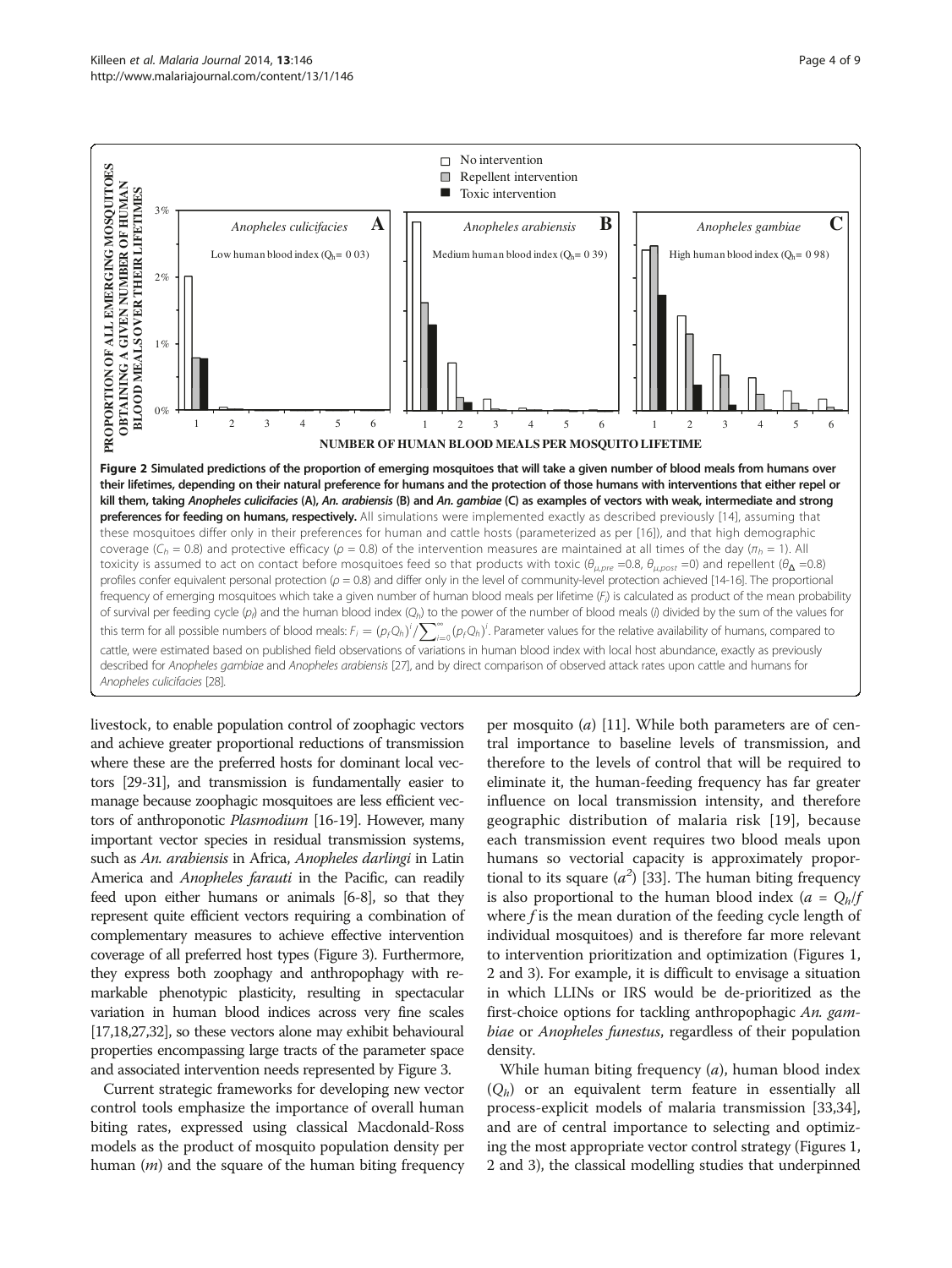<span id="page-4-0"></span>

planning of the GMEP [[35,36](#page-8-0)] not only ignored the way in which frequent feeding upon animals (*a* or  $Q_h$  $\rightarrow$  0) attenuates the population suppression effects of human-targeted vector control measures [\[13](#page-7-0),[16\]](#page-7-0), these models also omitted parameters to account for the fact that mosquitoes feeding upon humans may not necessarily do so where and when they can be targeted with LLINs or IRS [[2,6](#page-7-0)-[8,10,12,13,15](#page-7-0)[,37\]](#page-8-0).

## Maximizing protective coverage of humans and houses

Feeding upon alternative hosts is by no means the only form of behavioural resilience or resistance [[4,8](#page-7-0)] that limits biological coverage of personal protection measures such as LLINs: some mosquitoes attack humans at times and places where these measures are not realistically applicable. For any product conferring personal protection against mosquito bites, estimating the proportion of human exposure to mosquito bites that occurs at times when it is practical to use it  $(\pi_h)$  is critically important to measuring the maximum amount of protection that can be realistically expected [\[13](#page-7-0)[,38,39](#page-8-0)]. In the case of LLINs, this definition can be approximated as the proportion of normal exposure to mosquito bites upon humans lacking LLINs which occurs indoors  $(\pi_{h,i})$  or during sleeping hours  $(\pi_{h,s})$  when it would be practical to use a net [\[38,39](#page-8-0)]. These parameters are measured in the field by weighting the observed indoor and outdoor biting rates at each period of the night by the surveyed mean proportion of humans that are indoors and outdoors, respectively, at that time [\[5](#page-7-0)[,38,39\]](#page-8-0). While these parameters can be measured for individual people, or strata within human populations [[5](#page-7-0)[,40](#page-8-0)], it is their communitywide mean values as experienced by the mosquito population that determines the magnitude of the mass effect of vector control interventions [[2](#page-7-0),[16](#page-7-0)[,37\]](#page-8-0). In Africa, consistently high values for this key behavioural parameter, even in some settings with long-established high coverage of LLINs, are primarily driven by the preference of An. gambiae, An. arabiensis and An. funestus for feeding at times when most people are indoors asleep, rather than any strong or consistent preference for feeding indoors per se [\[38](#page-8-0)]. These estimates of the proportion of human exposure occurring inside houses can only be applied to indoor interventions against host-seeking mosquitoes such as an LLIN, but do help illustrate the conceptual basis of this parameter as the upper limit for the de facto level of direct personal protection, through immediate toxicity or repellency, that can realistically be expected from using one. Historically, similar indicators of pre-intervention biting times were strong predictors of vector population vulnerability to suppression with IRS [\[41](#page-8-0)] and derived estimates of the proportion of exposure occurring indoors for net users  $(\pi_{h,i,n})$  suggest at least half of residual transmission now occurs outdoors in African settings with high LLIN coverage [[4\]](#page-7-0). Furthermore, the proportion of human exposure to residual vector populations that occurs indoors has recently dropped in some settings with high coverage of LLINs or IRS [\[6](#page-7-0)-[8,12](#page-7-0)]. It has been suggested that these altered patterns of mosquito activity can be explained by the persistence of hungry mosquitoes until people are unprotected at dusk and dawn, a form of behavioural phenotypic plasticity that can be classified as behavioural resilience rather than resistance [[7,8](#page-7-0)]. However, recent modelling analysis suggests shifting distributions of the times when wild mosquito populations actually feed successfully upon human communities using LLINs should not be manifested in the biting rates experienced by unprotected human volunteers because they are fully exposed [\[42](#page-8-0)]. Changes in biting patterns observed by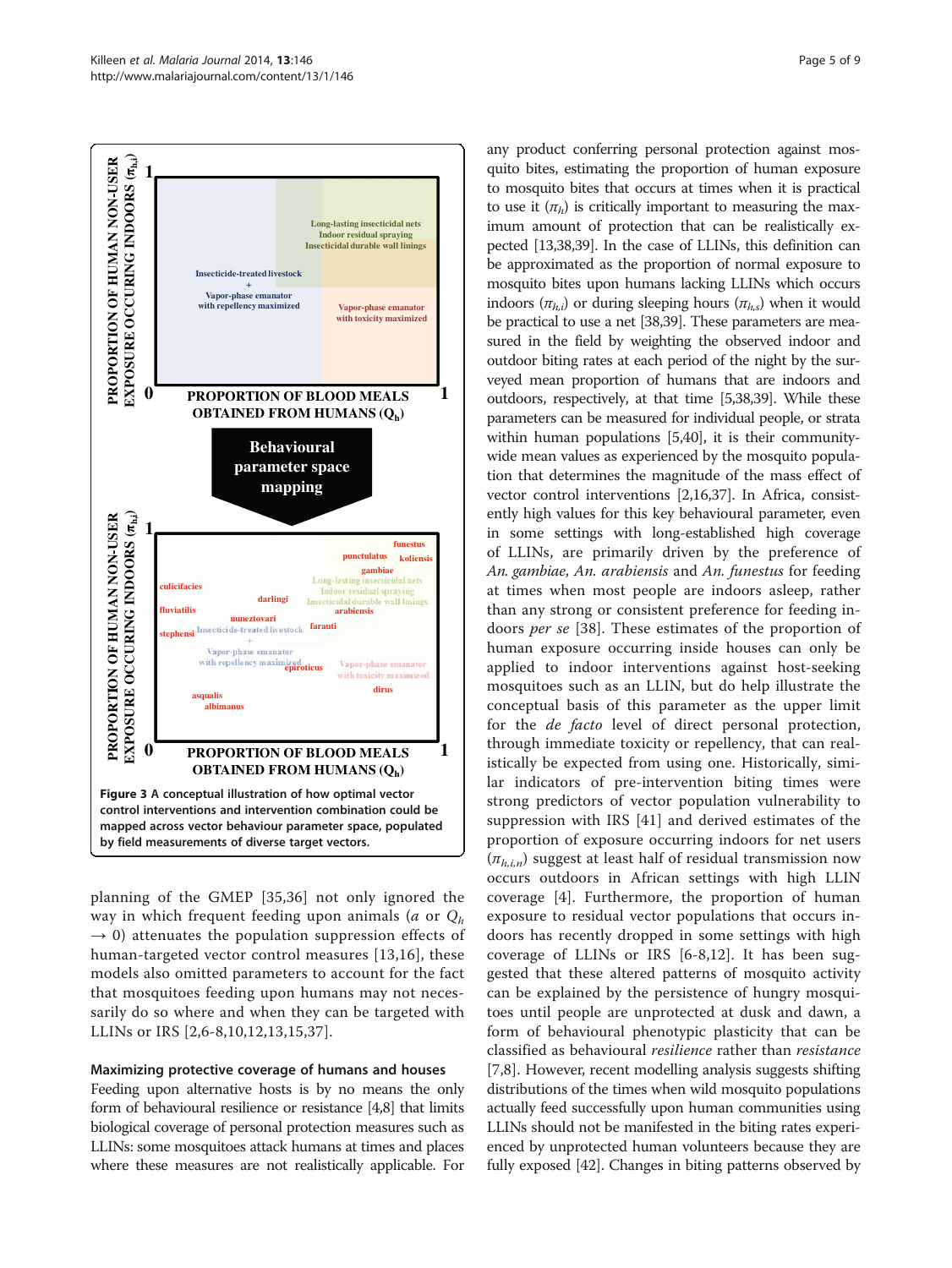human landing catch may therefore represent genuine emergence of behavioural resistance in the form of altered innate feeding time preferences [[6](#page-7-0),[42](#page-8-0)].

Regardless of whether observations of outdoor-feeding behaviour reflect pre-existing resilience or emerging resistance, it is clear that they will have to be addressed with insecticide-treated clothing [[43,44\]](#page-8-0), vapour-phase insecticides that protect humans outside of their houses [[24\]](#page-7-0), or some other intervention that prevents bites from outdoor-feeding mosquitoes [[42](#page-8-0),[45](#page-8-0)]. While repellents may be ideal for protecting against outdoor exposure to zoophagic vectors [\[13,15,16\]](#page-7-0), some outdoor-feeding Asian species such as Anopheles dirus [\[46\]](#page-8-0) and An. farauti [[47,48\]](#page-8-0) often feed predominantly upon humans [\[7\]](#page-7-0) so vapour-phase insecticides that lack repellent properties may be preferred to maximize toxic exposure, mortality rates and population suppression of these species (Figure [3](#page-4-0)). Furthermore, the persistence and even predominance of indoor-feeding behaviours in vector populations exposed to high coverage of LLINs and/or IRS [\[4,5](#page-7-0)[,38](#page-8-0),[48,49\]](#page-8-0) suggests there is still considerable room for improvement upon these technologies for killing mosquitoes that enter houses [\[42,50](#page-8-0)]. The proportions of human exposure which occur indoors and outdoors are therefore important and dynamic indicators of vector behaviour that malaria control programmes should survey on a routine basis [[6,8](#page-7-0),[12,13](#page-7-0),[38\]](#page-8-0) so that they can manage malaria transmission in the same integrated, evidence-based, locally tailored and adaptive manner as agricultural pests [[51](#page-8-0)].

While these indicators are ideal for LLINs, field measurements of the maximum proportion of human exposure which is directly preventable  $(\pi_h)$  by other personal protection interventions will require more careful consideration, especially for insecticidal clothing or repellent products with usage patterns that are more difficult to survey because they are portable, used outdoors, or require frequent re-application. The issue of where and when protective measures should be applied becomes particularly important for repellents in settings where zoophagic vectors co-exist with anthropophagic counterparts that have already been suppressed with LLINs or IRS applied indoors, or with insecticide-treated clothing or non-repellent, mosquito-toxic, vapour-phase insecticide emanators applied outdoors. Suppressed populations of such potent vectors, that are otherwise behaviourally vulnerable to control, may well rebound if the toxic action of these products is undermined when they are supplemented with repellents [\[14](#page-7-0),[15,20](#page-7-0)]. It is therefore important to note that while both repellent and toxic products may be required in many scenarios where one or more vectors exhibit intermediate or wide-ranging values of the human blood index (Figure [3](#page-4-0)), these should not be applied in the same time and place but rather combined in a complementary manner, ideally to achieve a

"push-pull" strategy similar to those applied to agricultural pests [\[52](#page-8-0)].

# Biological coverage of indoor resting sites versus human blood indoors

If one considers interventions which target resources other than blood, that mosquitoes may use several times in a single gonotrophic or feeding cycle, it is clear that existing definitions for  $Q_h$  and  $\pi_h$ , based on the concept of protecting humans against exploitation by mosquitoes as sources of blood, must be extended and generalized further. Taking IRS of resting sites in human habitations as the most obvious example, models of malaria transmission and vector population dynamics could be parameterized using estimates of the utilization rate of indoor resting sites, quantified as the mean number of times that a typical mosquito rests indoors per gonotrophic cycle ( $\alpha_{r,i}$ , where  $\alpha$  represents the mean number of times a mosquito utilizes any given resource during a single gonotrophic cycle, r represents all resting site resources, and *i* represents the subset of resting sites that are indoors (Killeen GF, Seyoum A, Gimnig JE, Corliss G, Kiware SS, Stevenson JC, Drakeley CJ, Chitnis N, personal communication)). However, despite the widespread use and global prioritization of IRS as a frontline malaria vector control tool [[53](#page-8-0)], the only available field measurements of this parameter are undoubtedly underestimated because they rely upon captures of resting mosquitoes at a single point in time in the early morning. Such a temporal snapshot of resting events will obviously fail to detect mosquitoes that rested on the surveyed indoor surfaces but then left again before they were surveyed. Entomological survey methods for dramatically improving the detection efficiency of resting events clearly need to be developed, presumably by exploiting the diversity of marker systems that are now available for labelling insects [\[54](#page-8-0)], or the rapidly improving technologies for observing them visually [[55,56\]](#page-8-0).

In the absence of direct measurements of  $\alpha_{r,i}$ , it is possible to use  $\pi_{h,i}$  as a reasonable surrogate in many contexts, based on the assumption that many vectors which preferentially feed inside houses usually rest there too. Defining vector control coverage in terms of mosquito dependence upon obtaining blood from humans indoors has therefore proven useful for rationalizing the differential impact of not only LLINs, but also IRS, upon sympatric primary vectors in a variety of settings [\[9,13\]](#page-7-0). However, using  $\pi_{h,i}$  as a surrogate for  $\alpha_{r,i}$  does have major limitations and may be very misleading for many vectors with divergent values of these two parameters because they feed indoors but rest outdoors or vice versa. Vector species that combine indoor feeding with natural or insecticide-induced outdoor resting are important contributors to persistent residual malaria transmission, despite high coverage of LLINs or IRS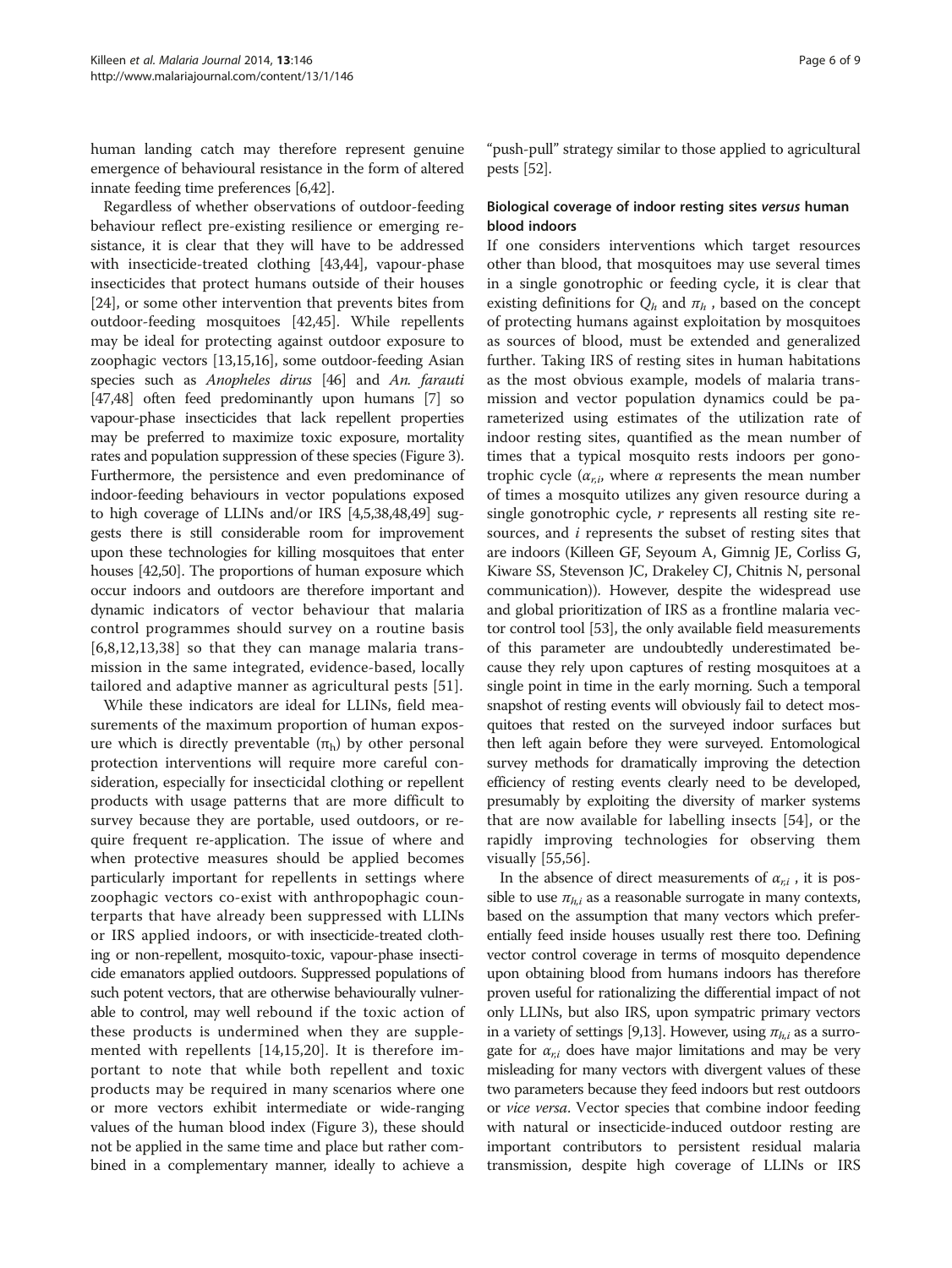[[7,14,24,25,](#page-7-0)[57](#page-8-0)] across Africa [[58](#page-8-0)-[60](#page-8-0)], Asia [[46,48](#page-8-0)] and the Americas [[5\]](#page-7-0). Conversely, Figure [3](#page-4-0) suggests that IRS should be only modestly effective against some of the major vectors of southern Asia, such as An. fluviatilis, An. culicifacies and An. stephensi because their most common sibling species and variants obtain only a minor proportion of their blood meals from humans [[19](#page-7-0)] and substantive proportions of these may occur outdoors [[26](#page-7-0)]. However, IRS nevertheless delivers impressive impact against malaria transmission by these vectors [[61](#page-8-0)] because they usually rest inside houses and cattle sheds after they have fed [[26](#page-7-0)]. Indoor resting spaces are the most obvious and important non-blood resources for mosquitoes, are closely associated with human blood, and can be targeted with existing "off-the-shelf" vector technology. It is therefore remarkable that utilization of indoor resting spaces by mosquitoes remains to be quantitatively understood, or fully exploited with vector control using rationally-designed products [\[42,50\]](#page-8-0).

In theory, the concept of biological coverage outlined here can indeed be extended to enable rational assessment of vector control measures targeting specific subsets of poorly defined resources, including indoor or outdoor resting sites, by measuring the rate at which mosquitoes utilize them per gonotrophic cycle (Killeen GF, Seyoum A, Gimnig JE, Corliss G, Kiware SS, Stevenson JC, Drakeley CJ, Chitnis N, personal communication). It is therefore feasible to map out predicted and observed impacts of IRS, as well as other intervention strategies targeting specific subsets of resting sites, across behavioural parameter space in a similar manner to the way in which Figures [1](#page-2-0) and [3](#page-4-0) do so for blood resources, which are more readily defined and quantified. However, in practice, the measurement of these parameters is more challenging. Given that several important vector species either feed indoors but rest outdoors, or feed outdoors but rest indoors, lack of adequate procedures for measuring the rates at which mosquitoes utilize subsets  $(x)$  of resting sites (*r*) that can be targeted with insecticides ( $\alpha_{r,x}$ ), the most important of which are the indoors surfaces  $(x = i)$ inside houses and other shelters  $(\alpha_{r,i})$ , is clearly a methodological deficit that needs to be urgently addressed.

# Conclusions

For mosquito populations to be successfully suppressed, vector control products targeting their blood hosts need to attain high biological coverage of all available sources, rather than merely high demographic coverage of a targeted subset such as humans indoors [\[9,13\]](#page-7-0). Beyond defining biological coverage in a quantifiable manner, the human blood index and the proportion of human exposure that occurs indoors may also be used to define optimal target profiles for diverse products and product combinations to protect humans or livestock against

blood-seeking mosquitoes (Figures [1,](#page-2-0) [2](#page-3-0) and [3\)](#page-4-0). For vector mosquitoes that feed only occasionally upon humans, preferred animal hosts may be optimal targets for mosquitotoxic insecticides, and vapour-phase insecticides optimized to maximize repellency, rather than toxicity, may be ideal for directly protecting people against indoor and outdoor exposure. However, for vectors that primarily feed upon people, repellent vapour-phase insecticides may be inferior to toxic ones and may undermine the impact of contact insecticides applied to human sleeping spaces, houses or clothing if combined in the same time and place.

The theory of biological coverage may also be extended to other life history parameters, such as indoor resting, to assess the impact of vector control interventions, such as IRS, which target resting mosquitoes. While measurements of the proportion of human blood meals that occur indoors often correlate well with the rates at which vectors utilize indoor resting sites, many important vectors do not rest where they feed. In such cases, the proportion of human blood meals occurring indoors cannot be used a proxy measure of indoor resting site utilization rate, and aspiration capture of resting mosquitoes only gives a snapshot of mosquito distributions at specific points in time, so new entomological methods for detecting all resting events at insecticide-targetable surfaces are urgently needed.

The conceptual framework outlined here relates to anthroponotic malaria parasites as specific motivating examples. However, these concepts and strategies should also be directly applicable to other mosquito-borne anthroponoses, such as dengue, urban yellow fever and lymphatic filariasis, or adapted to zoonotic pathogens such as Plasmodium knowlesi, Rift Valley fever and West Nile virus, for which their implications should be different but no less rational, so that diverse target species can be simultaneously controlled with integrated vector management programmes [\[62\]](#page-8-0). However, rather than stereotyped, hypothetical schematics such as Figure [3](#page-4-0), control programmes, policy makers, research funders, and product developers need such maps of vector behaviour parameter space to be populated with real field estimates of these mosquito behaviours and impacts of specific interventions upon those vectors. Only then will they be able to inform the selection of available technologies based on rational expectations of impact, and also prioritize investment in developing new ones. Entomological techniques for measuring these two critical behavioural parameters are well established and have changed little since classic texts were written during, or immediately after, the failed Global Malaria Eradication Programme decades ago [[5,17,18](#page-7-0)[,63,64](#page-8-0)]. Unfortunately, they have only been applied at village or district scales thus far, with inconsistent methodology, and with haphazard distribution across times and locations, because they have been predominantly funded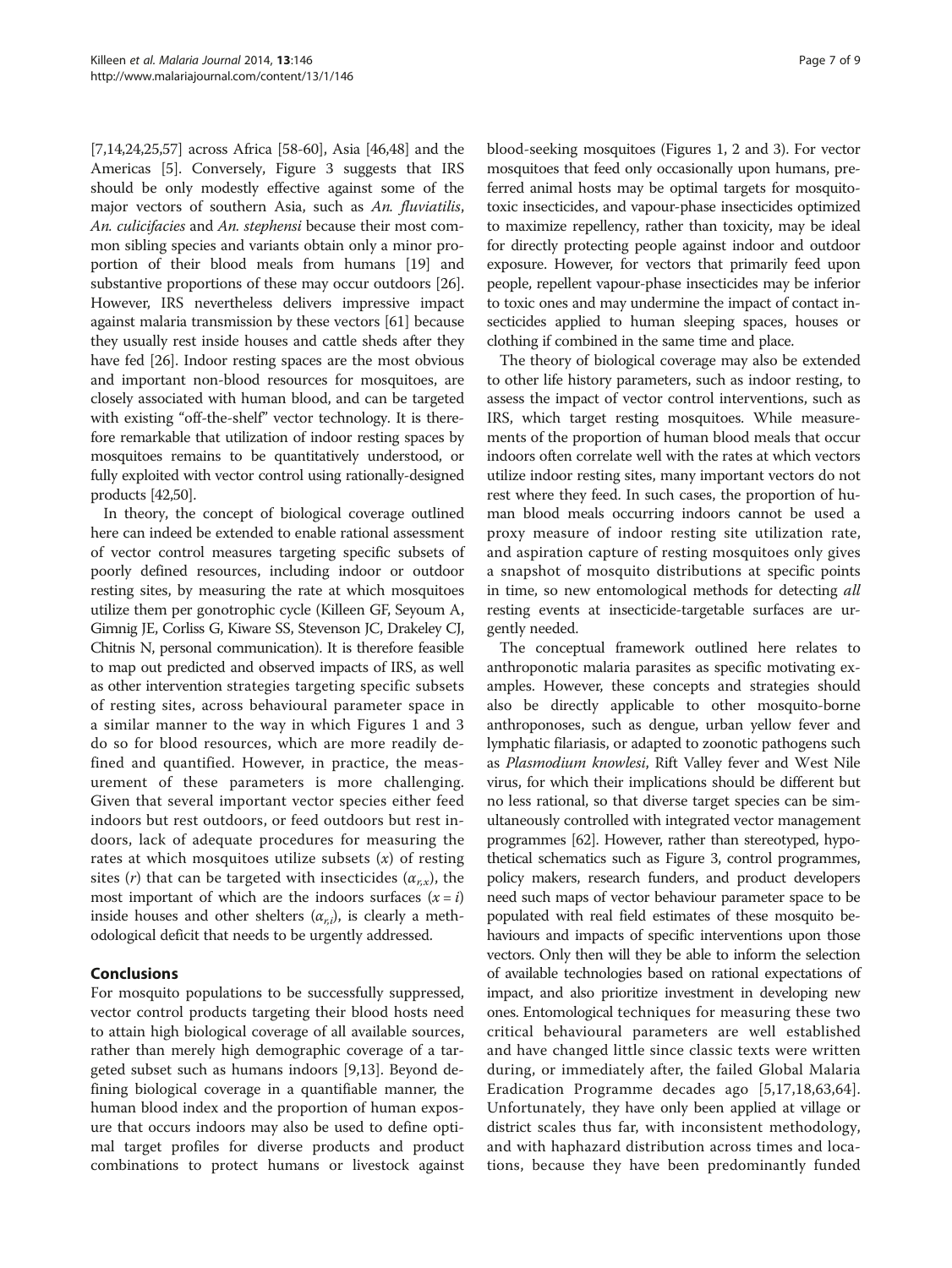<span id="page-7-0"></span>through sporadic, short-term research projects. Fortunately, recent global policy emphasizes strengthening capacity for routine entomological surveillance at Ministries of Health in particular, rather than just research and academic institutions [[65](#page-8-0)], so perhaps the time has finally come to integrate such behavioural parameter measurements into programmatically funded, longitudinal monitoring systems operating on national and regional scales [8].

#### Abbreviations

LLINs: Long lasting insecticidal nets; IRS: Indoor residual spraying.

#### Competing interests

The authors declare that they have no competing interests. The funders had no role in study design, analysis, decision to publish, or preparation of the manuscript.

#### Authors' contributions

GFK prepared the first draft of the manuscript based on several discussions amongst the authors, upon which AS, JEG, JS, CJD, and NC all provided detailed comments which contributed substantively to the content and conclusions of the final version. All authors read and approved the final manuscript.

#### Acknowledgements

We thank Dr K Aultman for stimulating discussions that led to this manuscript, Dr T Burkot and Dr D Malone for comments upon an early draft, and two anonymous reviewers whose insightful comments significantly improved the final text and figures. This work was funded by the Bill & Melinda Gates Foundation (award numbers 45114, 52644 and OPP1032350).

#### Author details

<sup>1</sup> Ifakara Health Institute, Environmental Health and Ecological Sciences Thematic Group, Ifakara, Kilombero, Morogoro, United Republic of Tanzania. 2 Liverpool School of Tropical Medicine, Vector Biology Department, Pembroke Place, Liverpool L3 5QA, UK. <sup>3</sup>Division of Parasitic Diseases and Malaria, Centers for Disease Control and Prevention, Atlanta, Georgia 30333, USA. <sup>4</sup> Department of Immunology and Infection, Faculty of Infectious and Tropical Diseases, London School of Hygiene and Tropical Medicine, Keppel Street, London WC1E 7HT, UK. <sup>5</sup>Johns Hopkins Malaria Research Institute, Johns Hopkins Bloomberg School of Public Health, Baltimore, MD 21205, USA. <sup>6</sup> Department of Epidemiology and Public Health, Swiss Tropical and Public Health Institute, Basel, Switzerland. <sup>7</sup>University of Basel, Basel, Switzerland. <sup>8</sup>Fogarty International Center, National Institutes of Health, Bethesda, MD 20892, USA.

### Received: 5 January 2014 Accepted: 14 April 2014 Published: 16 April 2014

#### References

- Wenger EA, Eckhoff PA: A mathematical model of the impact of present and future malaria vaccines. Malar J 2013, 12:126.
- 2. Eckhoff PA: Mathematical models of within-host and transmission dynamics to determine effects of malaria Interventions in a variety of transmission settings. Am J Trop Med Hyg 2013, 88:817–827.
- 3. Okell LC, Griffin JT, Kleinschmidt I, Hollingsworth TD, Churcher TS, White MT, Bousema T, Drakeley CJ, Ghani AC: The potential contribution of mass treatment to the control of Plasmodium falciparum malaria. PLoS One 2011, 6:e20179.
- 4. Killeen GF: A second chance to tackle African malaria vector mosquitoes that avoid houses and don't take drugs. Am J Trop Med Hyg 2013, 88:809–816.
- 5. Elliott R: The influence of vector behaviour upon malaria transmission. Am J Trop Med Hyg 1972, 21:755–763.
- 6. Russell TL, Beebe NW, Cooper RD, Lobo NF, Burkot TR: Successful malaria elimination strategies require interventions that target changing vector behaviours. Malar J 2013, 12:56.
- 7. Durnez L, Coosemans M: Residual transmission of malaria: an old issue for new approaches. In Anopheles mosquitoes – New insights into malaria vectors. Edited by Manguin S. Rijeka: Intech; 2013:671–704.
- Govella NJ, Chaki PP, Killeen GF: Entomological surveillance of behavioural resilience and resistance in residual malaria vector populations. Malar J 2013, 12:124.
- 9. Killeen GF, Seyoum A, Sikaala CH, Zomboko AS, Gimnig JE, Govella NJ, White MT: Eliminating malaria vectors. Parasit Vectors 2013, 6:172.
- 10. Ferguson HM, Dornhaus A, Beeche A, Borgemeister C, Gottlieb M, Mulla MS, Gimnig JE, Fish D, Killeen GF: Ecology: a prerequisite for malaria elimination and eradication. PLoS Med 2010, 7:e1000303.
- 11. Vontas J, Moore SJ, Kleinschmidt I, Ranson H, Lindsay SW, Lengeler C, Hamon N, McLean T, Hemingway J: Framework for rapid assessment and adoption of new vector control tools. Trend Parasitol 2014, 30:191–204.
- 12. Gatton ML, Chitnis N, Churcher T, Donnelly MJ, Ghani AC, Godfray HC, Gould F, Hastings I, Marshall J, Ranson H, Rowland M, Shaman J, Lindsay SW: The importance of mosquito behavioural adaptations to malaria control in Africa. Evolution 2013, 67:1218–1230.
- 13. Kiware SS, Chitnis N, Devine GJ, Moore SJ, Majambere S, Killeen GF: Biologically meaningfull coverage indicators for eliminating malaria transmission. Biol Lett 2012, 8:874–877.
- 14. Killeen GF, Chitnis N, Moore SJ, Okumu FO: Target product profile choices for intra-domiciliary malaria vector control pesticide products: repel or kill? Malar J 2011, 10:207.
- 15. Killeen GF, Moore SJ: Target product profiles for protecting against outdoor malaria transmission. Malar J 2012, 11:17
- 16. Kiware SS, Chitnis N, Moore SJ, Devine GJ, Majambere S, Killeen GF: Simplified models of vector control impact upon malaria transmission by zoophagic mosquitoes. PLoS One 2012, 7:e37661.
- 17. Garrett-Jones C: The human blood index of malarial vectors in relationship to epidemiological assessment. Bull World Health Organ 1964, 30:241-261.
- 18. Garrett-Jones C, Boreham P, Pant CP: Feeding habits of anophelines (Diptera: Culicidae) in 1971–1978, with reference to the human blood index: a review. Bull Entomol Res 1980, 70:165–185.
- 19. Kiswewski AE, Mellinger A, Spielman A, Malaney P, Sachs SE, Sachs J: A global index representing the stability of malaria transmission. Am J Trop Med Hyg 2004, 70:486–498.
- 20. Yakob L, Dunning R, Yan G: Indoor residual spray and insecticide-treated bednets for malaria control: theoretical synergisms and antagonisms. J R Soc Interface 2011, 8:799–806.
- 21. Hay SI, Okiro EA, Gething PW, Patil AP, Tatem AJ, Guerra CA, Snow RW: Estimating the global clinical burden of Plasmodium falciparum malaria in 2007. PLoS Med 2010, 7:e1000290.
- 22. Guerra CA, Howes RE, Patil AP, Gething PW, Van Boeckel TP, Temperley WH, Kabaria CW, Tatem AJ, Manh BH, Elyazar IR, Baird JK, Snow RW, Hay SI: The international limits and population at risk of Plasmodium vivax transmission in 2009. PLoS Negl Trop Dis 2010, 4:e774.
- 23. Sinka ME, Bangs MJ, Manguin S, Rubio-Palis Y, Chareonviriyaphap T, Coetzee M, Mbogo CM, Hemingway J, Patil AP, Temperley WH, Gething PW, Kabaria CW, Burkot TR, Harbach RE, Hay SI: A global map of dominant malaria vectors. Parasit Vectors 2012, 5:69.
- 24. Achee NL, Bangs MJ, Farlow R, Killeen GF, Lindsay S, Logan JG, Moore SJ, Rowland M, Sweeney K, Torr SJ, Zwiebel LJ, Grieco JP: Spatial repellents: from discovery and development to evidence-based validation. Malar J 2012, 11:164.
- 25. Grieco JP, Achee NL, Chareonviriyaphap T, Suwonkerd W, Chauhan K, Sardelis MR, Roberts DR: A new classification system for the actions of IRS chemicals traditionally used for malaria control. PLoS One 2007, 2:e716.
- 26. Dev V, Sharma VP: The dominant mosquito vectors of human malaria in India. In Anopheles moquitoes-New insights into new malaria vectors. Edited by Manguin S. Rijeka, Croatia: InTech; 2013:239–271.
- 27. Killeen GF, McKenzie FE, Foy BD, Bogh C, Beier JC: The availability of potential hosts as a determinant of feeding behaviours and malaria transmission by mosquito populations. Trans R Soc Trop Med Hyg 2001, 95:469–476.
- 28. Rawlings P, Curtis CF: Tests for the existence of genetic variability in the tendency of Anopheles culicifacies species B to rest in houses and to bite man. Bull World Health Organ 1982, 60:427–432.
- 29. Rowland M, Durrani N, Kenward M, Mohammed N, Urahman H, Hewitt S: Control of malaria in Pakistan by applying deltamethrin insecticide to cattle: a community-randomised trial. Lancet 2001, 357:1837–1841.